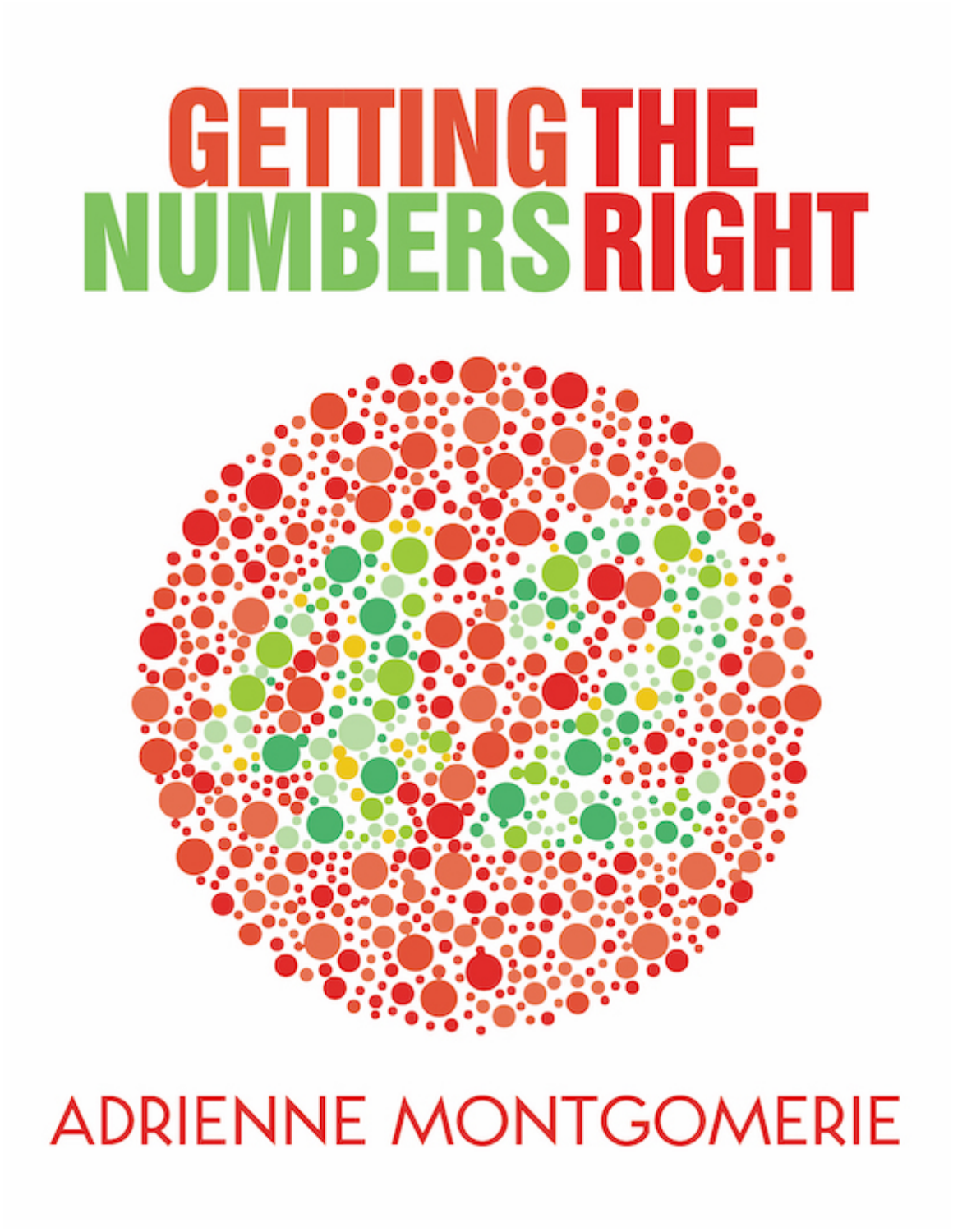#### Preface

- 1 Foundations of Numeracy
	- 1.1 Average Mean, Median, and Mode (plus Range)
	- 1.2 Estimating
	- 1.3 Numbers
	- 1.4 Odds
	- 1.5 Operations
		- 1.5.1 Order of Operations
	- 1.6 Parts of an Equation
	- 1.7 Percentage Points
		- 1.7.1 Margin of Error
		- 1.7.2 Statistically Significant
		- 1.7.3 Other Misused Stats Terms
	- 1.8 Ratios: Decimals, Fractions, and Percents
		- 1.8.1 Converting Ratios
		- 1.8.2 Deceiving Ratios
		- 1.8.3 Baker's Percentage
		- 1.8.4 Per Capita
	- 1.9 Rounding
		- 1.9.1 Special Case: Rounding Currency
	- 1.10 Significant Figures
	- 1.11 "Factor Of"
	- 1.12 Common Factors
- 2 Geometry (Shapes, Location, and Motion)
	- 2.1 Geometric Vocabulary
	- 2.2 2-D Shapes
	- 2.3 3-D Objects
	- 2.4 Naming Shapes and Objects
	- 2.5 Location
		- 2.5.1 2-D Coordinates
	- 2.6 Motion
- 3 Units of Measure
	- 3.1 Imperial Notation
	- 3.2 Metric Notation
	- 3.3 Converting Measurements
	- 3.4 Parts per Million
- 4 Financial Matters<br>5 Weather
- **Weather** 
	- 5.1 Temperature and Heat
	- 5.2 Relative Humidity
- 6 Tables
	- 6.1 Editing Checklist for Tables
	- 6.2 Column and Row Contents
	- 6.3 Choosing Note Markers for Tables
		- 6.3.1 Order of Note Markers in Tables
- 7 Graphs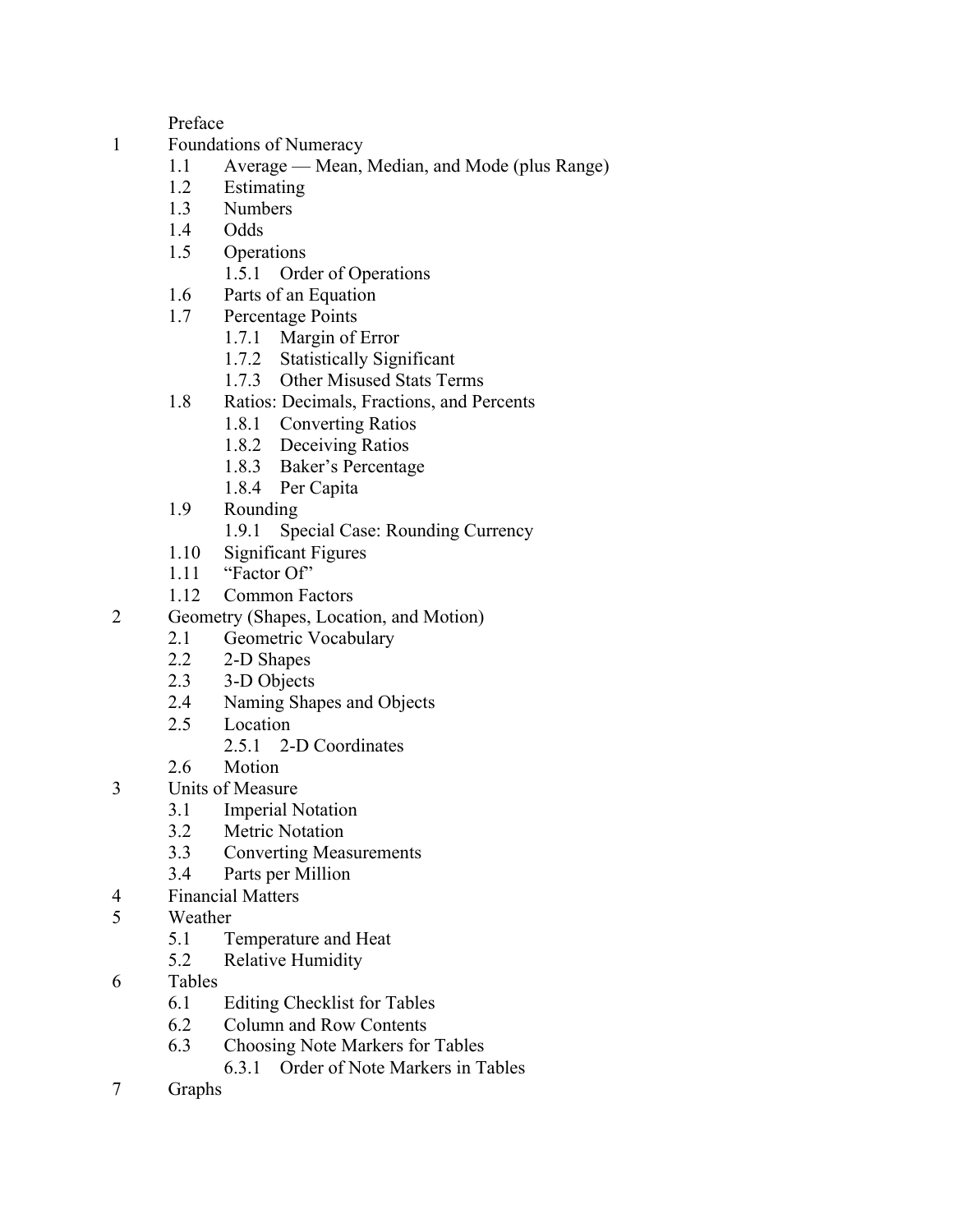- 7.1 Editing Checklist for Graphs
- 7.2 Parts of a Graph
	- 7.2.1 Variables on the Wrong Axes
- 7.3 Slopes and Curves
- 7.4 Pitfalls of Graphs
	- 7.4.1 Not Starting at Zero
	- 7.4.2 Using the Wrong Type of Graph
	- 7.4.3 Skewing the View for Artistic Effect
	- 7.4.4 Uneven Scales
	- 7.4.5 Scale Too Small or Large
	- 7.4.6 Graphics Not to Scale
	- 7.4.7 Exaggerated Scale(s)
	- 7.4.8 Variables on the Wrong Axes
- 7.5 Types of Graphs and Their Best/Worst Uses
	- 7.5.1 Line graph
	- 7.5.2 Pie / circle graph
	- 7.5.3 Bar graph / histogram
	- 7.5.4 X-Y graph / scatter plot
	- 7.5.5 Area graph
- 8 Formatting Numbers
	- 8.1 Special Characters
	- 8.2 Roman Numerals
	- 8.3 Time
		- 8.3.1 Dates
		- 8.3.2 Historical Periods
		- 8.3.3 Geologic Periods
- 9 Software for Editing Math
- 10 BONUS: Calculations for Your Business
	- 10.1 Pace Calculations
	- 10.2 Fee Calculations
	- 10.3 Project Estimates
- 11 Mathematical Symbols
- 12 Glossary

Acknowledgements

About the Author

More by This Author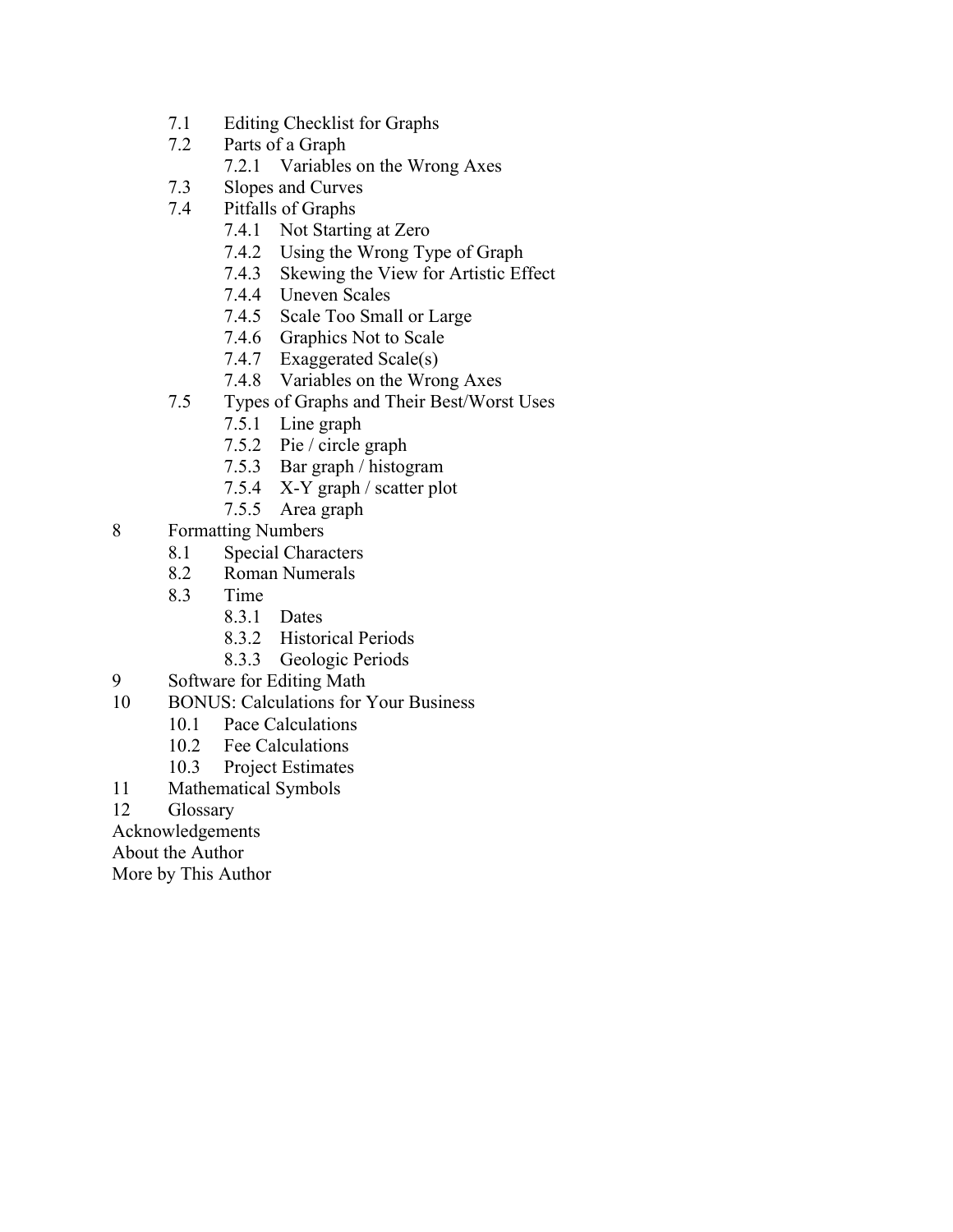#### Preface

This is not a book about how to do math. What it aims to do is help editors spot trouble areas, and teach the secret handshake that will let them talk about math with their writers and subject-matter experts. (Hint: Use your digits.)

I wrote this book because numbers are in nearly every manuscript, even if they're just dates on a flyer. I wrote this book because it's common for everyone to gloss over the numbers when checking a document. We assume phone numbers are right, that dates line up, and that totals make sense. But experience should remind us that the numbers are a weak point in any file. They're as weak a link as any heading or other large text. They are where the errors like to lurk.

Rather than becoming uber-numerate by learning to math, editors need a quick reference guide to common errors, a guide to how to check numbers using tools that are easy to find and use, and a level of understanding that will help them query the numbers intelligently. This book fills the gaps between wordsmiths, math textbooks, and technical style guides.

Editors find numbers as intimidating as most people. That is to say, some of us like numbers a lot, some of us can deal with numbers, and some of us go into a panic just glancing at a character that looks like it might be a number. This is a book for all those editors.

For those who *panic* at the sight of a number, this book aims to orient you to the kinds of math or uses of numbers that editors find in mainstream texts, so that you can sense when something is off or might make the reader judge the writer poorly. This book will not make you understand the math or why the numbers might be in error, it simply trains your eye to spot problem areas and gives you the tools to check for possible errors even if you don't understand what went wrong or can't suggest a correction. Accuracy is, after all, primarily the writer's responsibility.

For those who *can* deal with numbers, this book can serve as a quick reference and reminder of the most common types of errors and how to check them and query the author. It may help you understand what's going on a little more, so you can query with confidence.

For those who get a rush of happy hormones when they see a number who are truly comfortable with most forms of math — this book may be sorely superficial in its explanations. What it will do for you is serve as a quick reference to confirm those number concepts that you are still learning to master and a guide to some of the tools and related formatting.

You do not need a higher ed degree to understand the math in this book. Nor will you find sports data in here — which would take a whole book of its own. This book covers the language we use to talk about mathematical concepts (like percent increases and odds, and shapes too) and some conventions and pitfalls editors come across in presenting common types of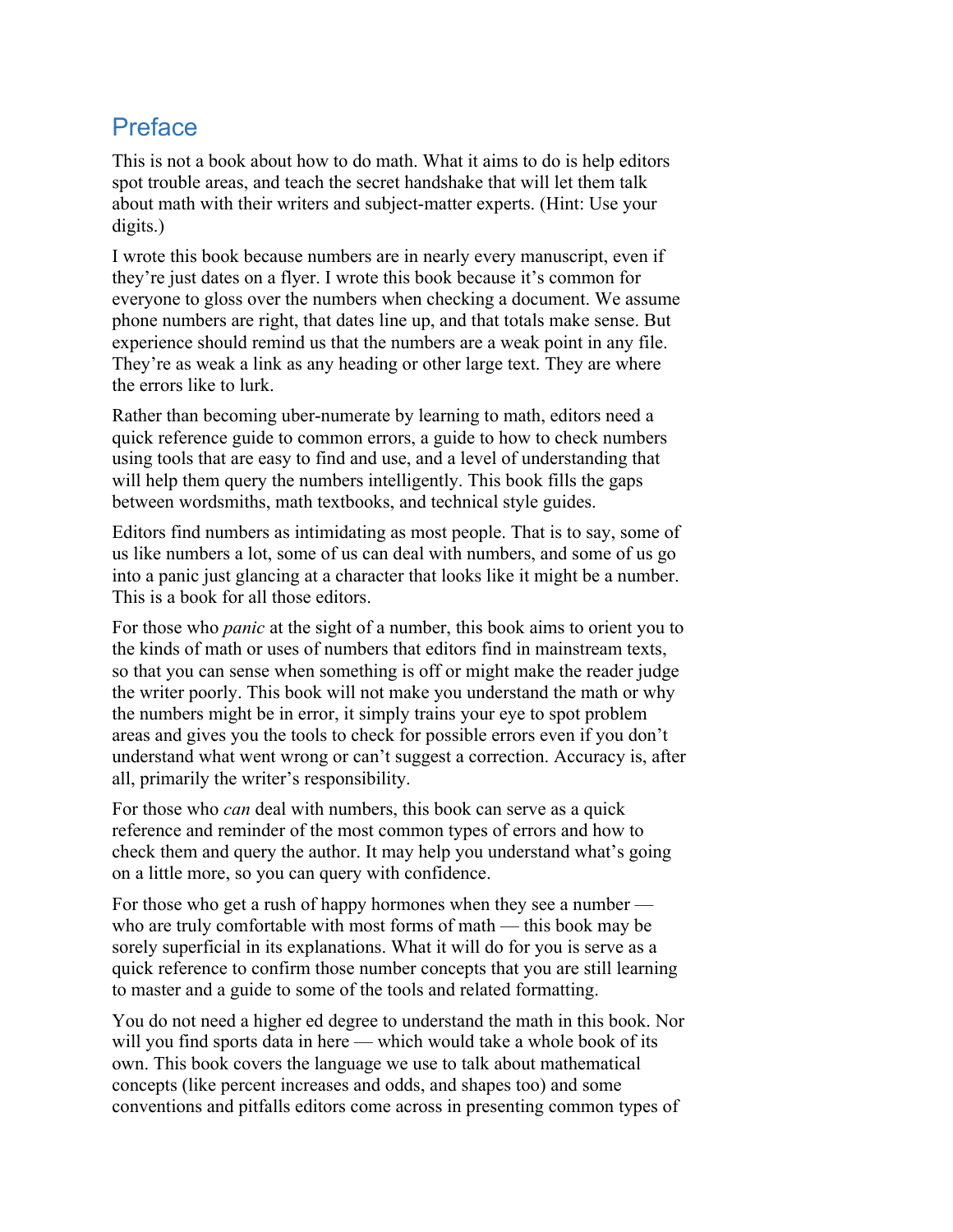data and their related conclusions or explanations. It also will help the editor check that geometric shapes are discussed accurately.

This book does not advocate a particular style, either. The actual treatment of numbers, their associated units, and equations are specified in industrystandard guides such as *CMOS* and in-house style guides.

This book is arranged by concept and uses real-life examples for illustration. Errors have been added to the examples for demonstration purposes, but they do reflect actual common errors.

#### **What you will need:**

• Internet access, or a calculator if you're old-school.

• Something calming (music, tea, a pet), because if you can stop telling yourself "this is hard" and you "can't do it," you'll break down the biggest hurdle.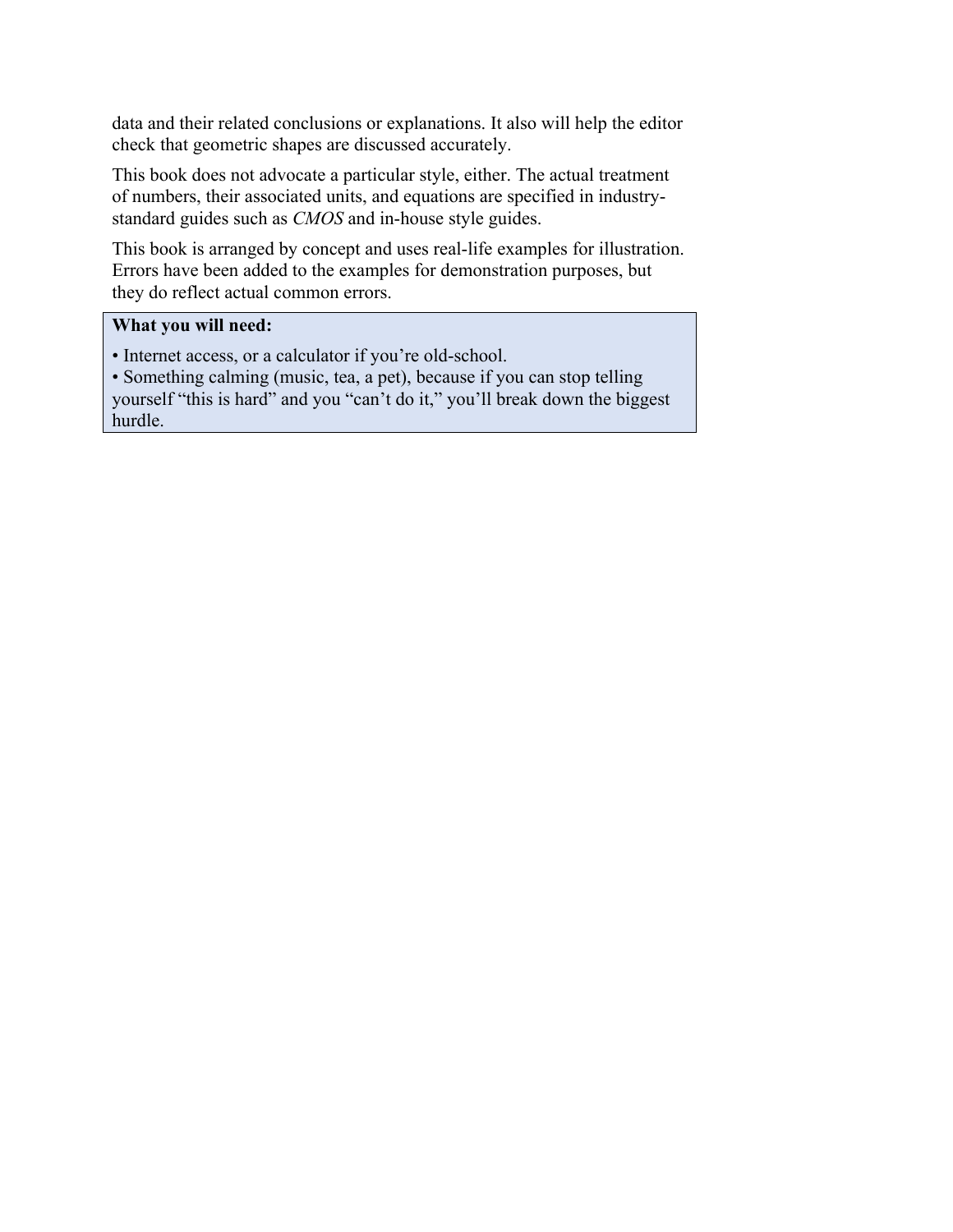#### 11 Mathematical Symbols

When talking about mathematical symbols with writers and designers, it helps to use the accurate terminology (see Table 9).

*Table 9 Common mathematical symbols.*

| <b>Symbol</b>        | <b>Meaning</b>              |
|----------------------|-----------------------------|
| 1.                   | angle                       |
| ∢                    | angle in a circle           |
| Σ                    | sum (total of<br>addition)  |
| $\,<$                | less than                   |
| $\,>$                | greater than                |
| ≤                    | less than or equal to       |
| ≥                    | greater than or<br>equal to |
| =                    | equal to or total           |
| ≢                    | not equal to                |
| ペ                    | about equal to              |
| $\ddot{\phantom{0}}$ | ratio                       |
| $\pi$                | pi (3.14)                   |
| $\circ$              | degree                      |
|                      | square root                 |
| $\mu$                | mu                          |

| <b>Symbol</b>              | <b>Meaning</b>                  |
|----------------------------|---------------------------------|
| Δ                          | change                          |
| $\overline{\textbf{x}}$    | multiply                        |
| $\bullet$                  | multiply                        |
| /                          | division or fraction            |
| ÷                          | divide                          |
| ٠                          | add or plus                     |
|                            | subtract (minus) or<br>negative |
| 士                          | plus or minus                   |
| $\overline{\textbf{0}}$    | percent (per 100)               |
|                            | prime                           |
| $\boldsymbol{\mathcal{U}}$ | double prime                    |
| ∴.                         | therefore                       |
|                            | because                         |
|                            | about                           |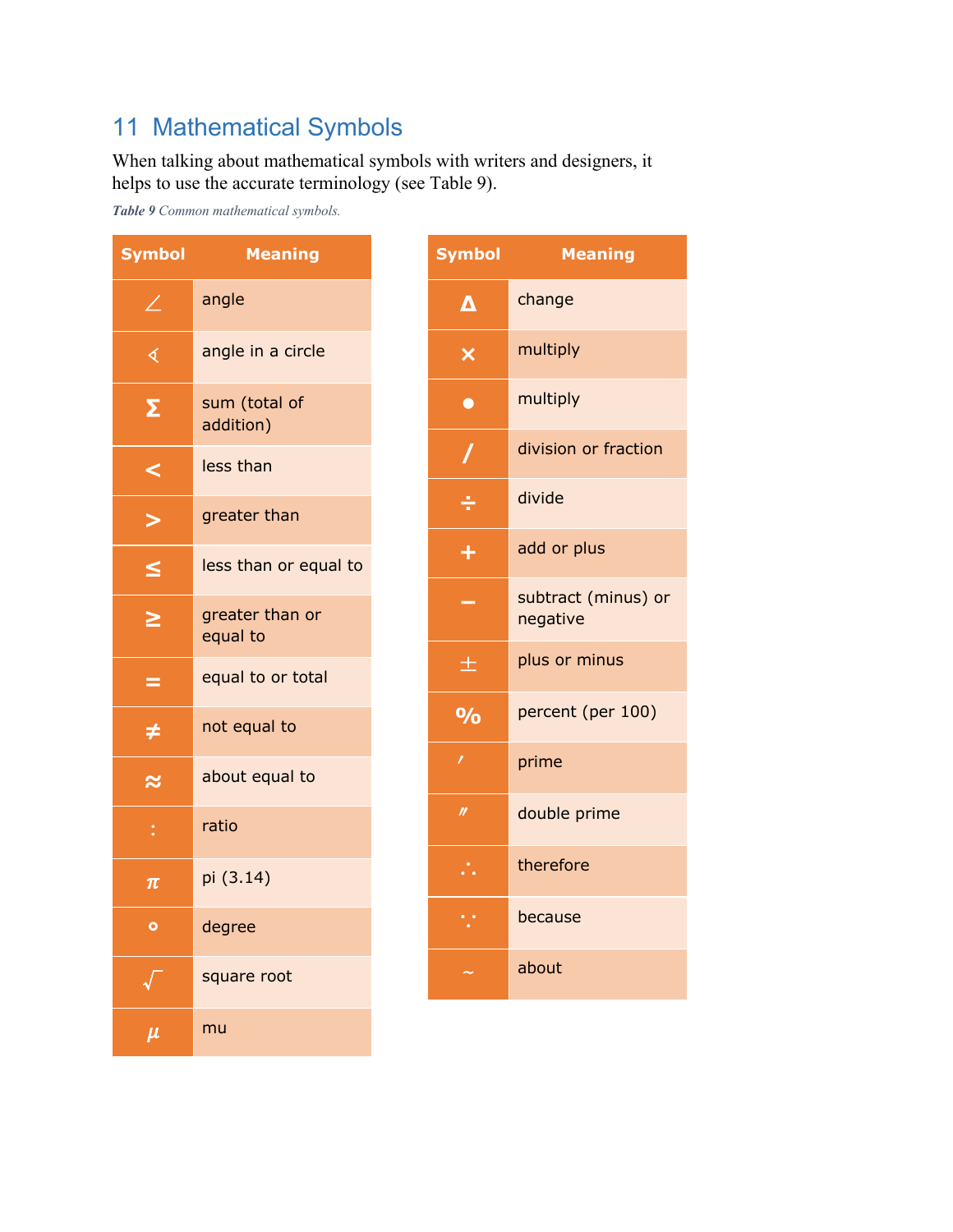#### Acknowledgements

Thanks to the many expert reviewers who provided feedback on early drafts. Thanks to Cameron for an accuracy check, Natalie Francis for proofreading, and to Christopher for the cover. Thanks especially to everyone who asked me to write this.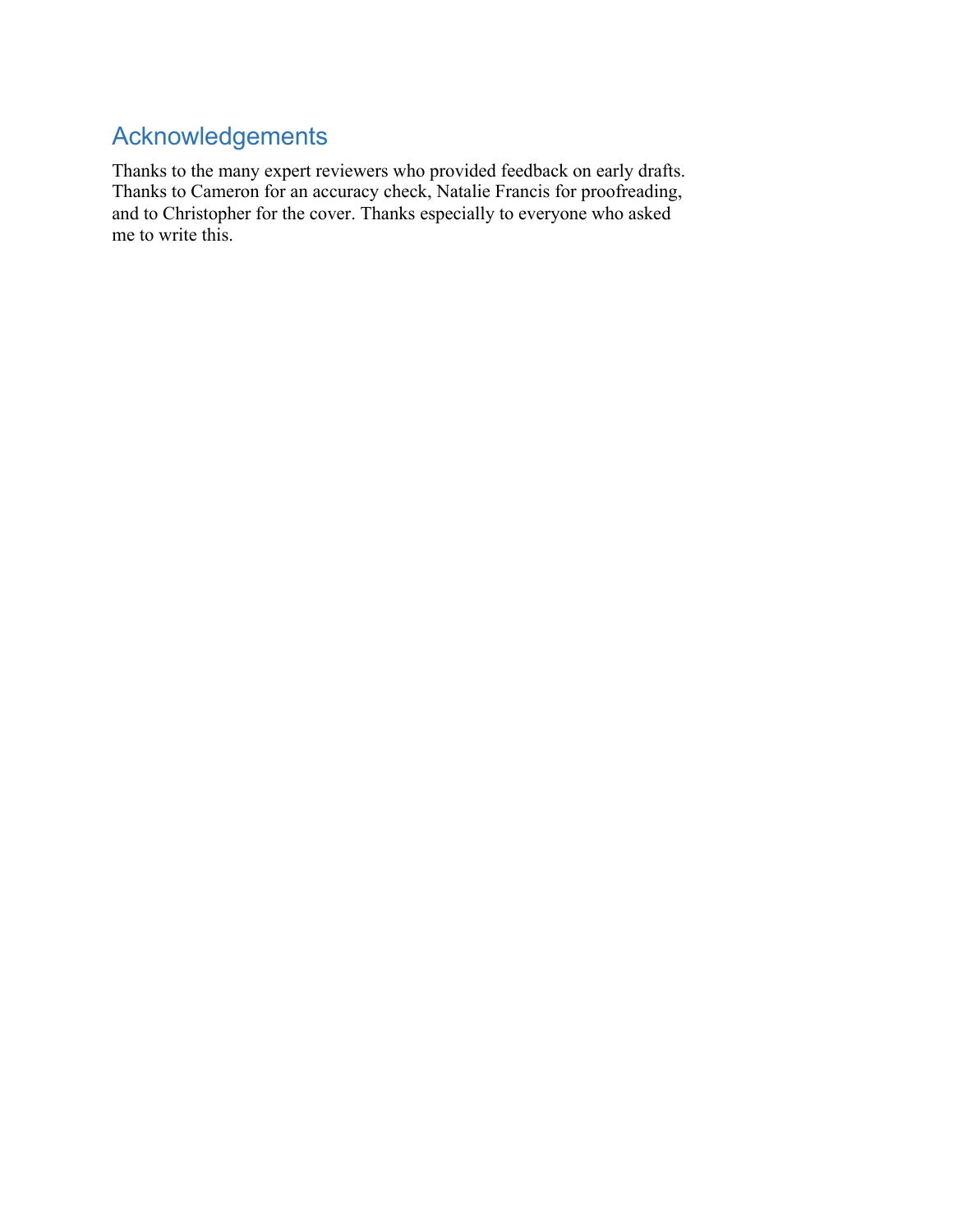#### About the Author



When publishers asked Adrienne to edit math workbooks, she said no. They asked her again, and again she said no. She had some number dyslexia. She wasn't "good at math" — despite taking "triple math" back in the days when there was a grade 13. About the fifth time the publisher came back with the request, Adrienne said "Fine. As long as you know I'm not good at it." After several years of editing math, Adrienne felt ok with it, and the internal critic quieted down. She even got some author credits on math workbooks for middle grades.

Adrienne wasn't nearly so scared of science, so that's mostly what she edited for the first 16 years: school science materials. Eventually, she started to teach editors to use Word and PDF markup, and teaching editors editing as well as technology now makes up about half of her work.

Today Adrienne lives in Kingston, Ontario, Canada, with her small family and a cat who doesn't "cat" very well. She is found editing, writing about editing, teaching editing, and being silly on social media as "scieditor."